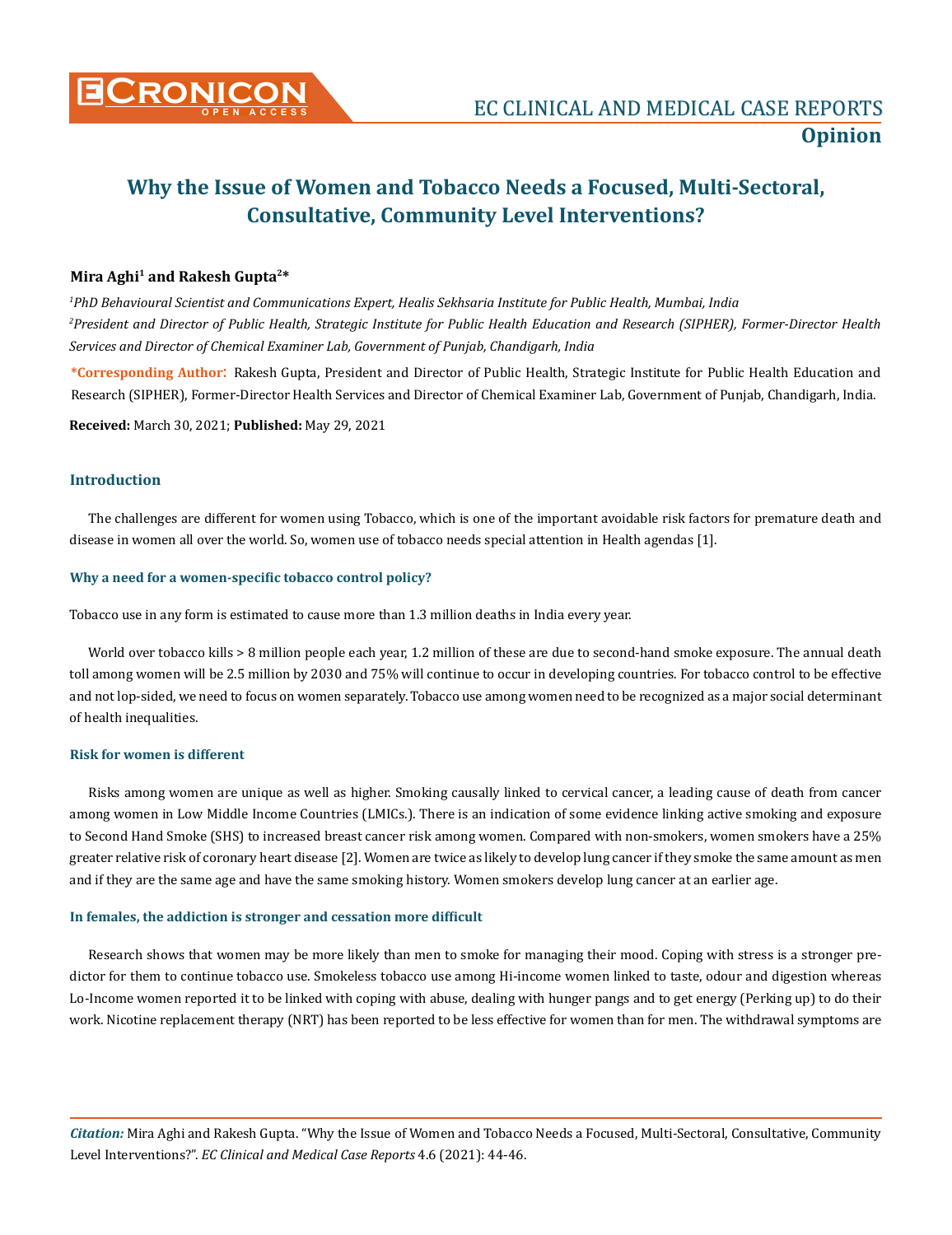stronger, especially during menstruation [3,4]. It is a common myth amongst the females from upper class that they can lose weight by smoking Cigarettes [5].

#### **Women are targeted by the tobacco industry in their marketing strategies**

The tobacco industry specifically targets women, capitalizing on an under represented consumer group (especially in regions or countries where smoking rates among women are still very low). it does this through product development - how the product looks, how it feels handling it. Advertisements presenting women as equal to men, appeal to some women. The industry markets the tobacco products as adding to their personality.

Tobacco industry is known to carefully and meticulously devise strategies to get women to initiate and continue to use tobacco products by responding to their desires and aspirations like reducing their weight to size zero, make them look Carefree, Cosmopolitan, and courageous.

Many women in LMICs today are profitably employed and can spend money on themselves to look trendy, smart, independent and hassle-free. The tobacco industry understands this well and uses it to its advantage.

#### **Tobacco control policies need to be focused on females**

The Governments, organizations and NGOs working in tobacco control must include gender and diversity-based analyses in the design and evaluation of tobacco control measures and evaluate separately women's performance on different provisions/tobacco control measures.

If falling behind, find out why, often to be discovered by conducting qualitative research. Do watch if women are quitting at the same rate as men if the price of smoking/smokeless tobacco is going up. Watch also how it affects the woman when her husband, the only earning member, is not quitting. What happens to the house hold budget, nutrition, education and health of the family? In one study the female domestic workers advised one another to ask for a salary hike rather than quitting [6].

Exposure of women to SHS in homes, public/workplaces need to be monitored carefully.

#### **Women who use smokeless/chewable tobacco find it very hard to give up**

Quitting the use of smokeless/chewable tobacco is difficult and special cessation efforts are required. Women are found to be using more of Chewable tobacco and the habit may be more difficult to give up than the smoking habit [7].

#### **What needs to be done to protect females from tobacco control policies**

All policies related to women's health and wellbeing should involve women at all stages, giving equal representation of all economic classes. Human rights of women should be protected in her right as a woman and not just a child-bearer/child caregiver.

## **Bibliography**

- 1. [Gender, women and the tobacco epidemic, WHO monograph \(2011\).](https://www.who.int/tobacco/publications/gender/women_tob_epidemic/en/)
- 2. Amos A., *et al*[. "Women and tobacco control: a call for including gender in tobacco control research".](https://tobaccocontrol.bmj.com/content/21/2/236) *Tobacco Control* 21.2 (2010): [236.](https://tobaccocontrol.bmj.com/content/21/2/236)

*Citation:* Mira Aghi and Rakesh Gupta. "Why the Issue of Women and Tobacco Needs a Focused, Multi-Sectoral, Consultative, Community Level Interventions?". *EC Clinical and Medical Case Reports* 4.6 (2021): 44-46.

45